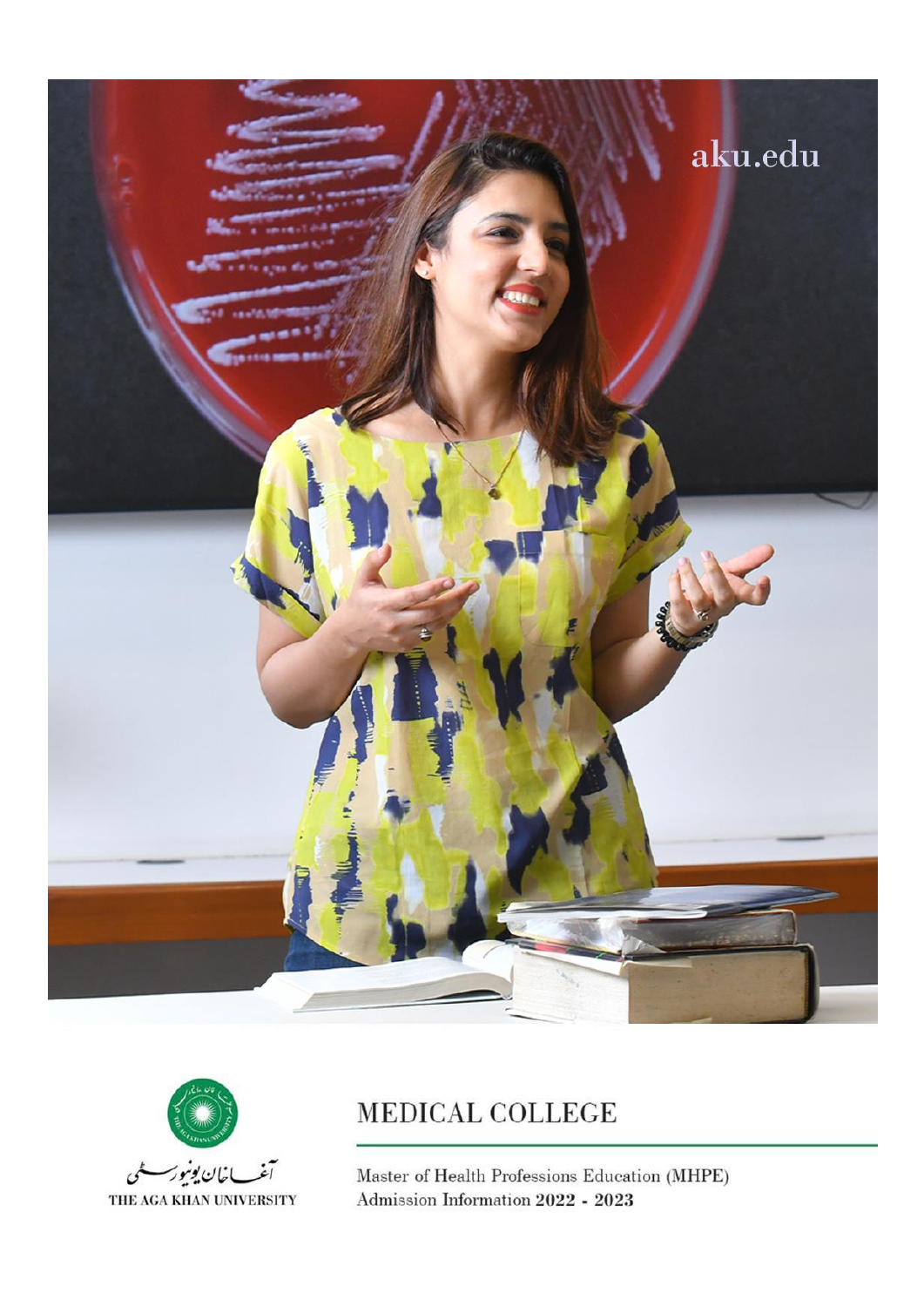# **TABLE OF CONTENTS**

| The University                                    | 3  |
|---------------------------------------------------|----|
| Master of Health Professions Education Programme  | 3  |
| Admission to the Programme & Eligibility Criteria | 6  |
| <b>Admission Process Summary</b>                  |    |
| <b>Admission Test</b>                             |    |
| <b>Application for Admission</b>                  | 8  |
| <b>Apply Online</b>                               | 9  |
| Fees and Funding                                  | 12 |
| Key Dates for 2022-23 Admissions                  | 13 |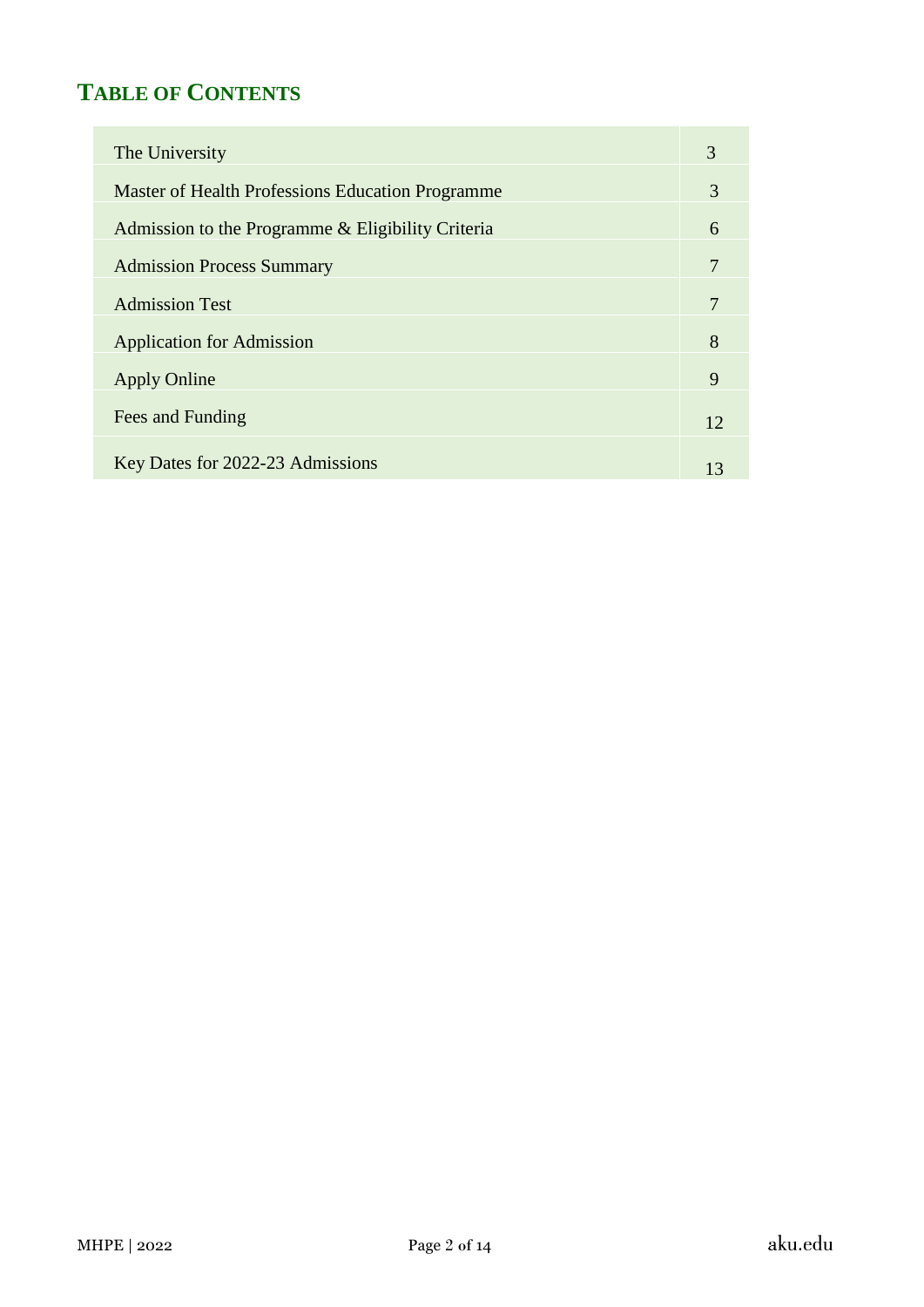# **THE UNIVERSITY**

The Aga Khan University is a pioneering institution of higher education and research that works to improve quality of life in the developing world and beyond. We educate leaders, generate life-saving knowledge and set an example that raises standards in the societies in which we work. We empower women and the disadvantaged, strengthen pluralism and partner with world-renowned institutions to address problems that affect millions of people.

A not-for-profit institution, AKU was founded in 1983 by His Highness the Aga Khan. As Pakistan's first private university, we paved the way for the growth of the country's private higher education sector. In the early 2000s, the University expanded to Kenya, Tanzania, Uganda, Afghanistan and the United Kingdom.

At AKU, students flourish in a supportive environment that embraces diversity, demands excellence and encourages leadership and direct engagement with real-world challenges. Our graduates go on to study and work at eminent universities and organizations around the world, and to make a difference in their home countries.

AKU is open to all, regardless of race, religion, gender or geographic origin. Two-thirds of students and half of faculty members are women. Admission is based on merit, and our needs sensitive financial assistance programme ensures that individuals from lower-income backgrounds are able to attend.

While we do not discriminate on faith, gender or national origin, we are selective in the students we accept. Our selection process varies by academic programmes, but a common criterion includes fluency in English.

### **DEPARTMENT FOR EDUCATIONAL DEVELOPMENT**

The Department for Educational Development (DED) was established in 1987 for strengthening educational programmes at AKU.

#### **VISION**

To emerge as a centre of excellence in health professions education for the Faculty of Health Sciences at AKU as well as a resource to regional, national and international institutions.

#### **MISSION**

The Department for Educational Development (DED) introduces philosophical underpinnings and promotes excellence in education through graduate programmes, courses, other faculty development initiatives, curricular reviews and participation in curricular activities in Health Professions Education (HPE).

### **MASTER OF HEALTH PROFESSIONS EDUCATION PROGRAMME**

This programme is offered by the Department for Educational Development (DED). Launched in 2012, the programme has successfully developed excellent teachers, innovators, and researchers as well as leaders in health professions education.

Graduates from this programme are able to apply best evidence medical education to make informed decisions for improving the standards of undergraduate, postgraduate and continuing health professions education (medical, dental, nursing and allied health) in Pakistan and abroad.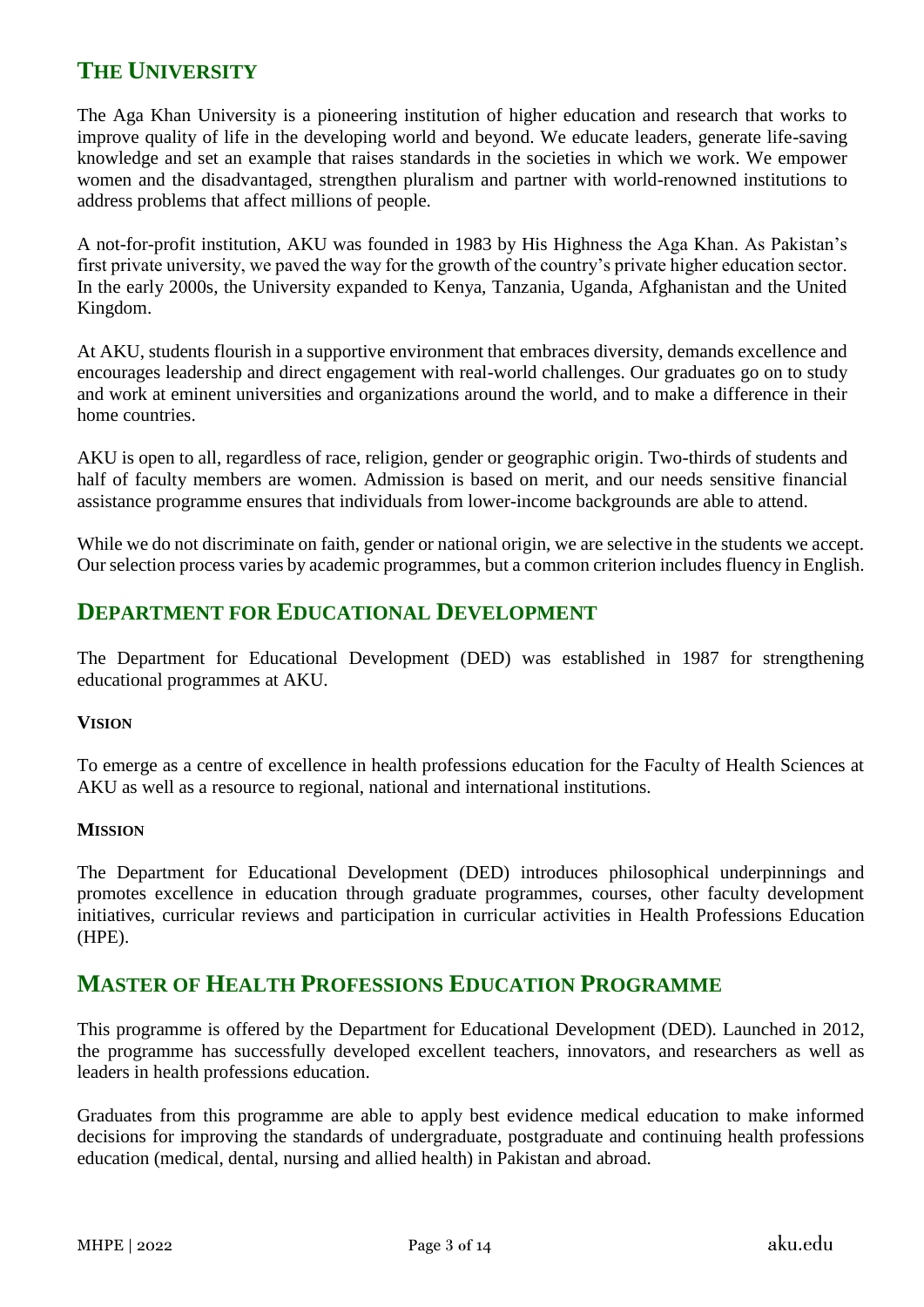The programme provides a platform for educators in health professions to share experiences. Having a diverse group of learners, it also provides a platform to develop collaborations and linkages optimising education and research at national and regional levels.

### **PROGRAMME OUTCOMES**

It is expected that graduates of this programme will develop as an effective:

- Educator
- Researcher
- Communicator
- Leader
- Problem Solver
- **Collaborator**

#### **PROGRAMME**

This flexible programme consists of core courses, elective courses, and a thesis, requiring a minimum three years of study.

Each course consists of pre-reading, on-campus full-time contact period of intensive interactive teaching and learning; and an application-oriented project. The project is an independent study and written assignment.

### **THE PROGRAMME STRUCTURE**

Students are expected to complete the required readings prior to the start of each course. Attendance is mandatory in the on-campus face-to-face contact period. Students have numerous opportunities to learn and interact with expert course faculty (institutional, national, and international), engage with class fellows, present and discuss topical issues, gain from the immersion experience and finalise their research thesis. In each course, students complete a large part of the course work at their home institution through independent study and application-oriented written assignments based on challenges and problems they may face as health profession educators.

| <b>Course Name</b>                        |                                            |              | <b>Credit Hours</b> |
|-------------------------------------------|--------------------------------------------|--------------|---------------------|
| Prerequisite*                             |                                            |              |                     |
| <b>Introductory Short Course</b>          |                                            |              | 1.0                 |
| <b>Advanced Level Courses (ALCs)</b>      |                                            |              |                     |
| <b>Curriculum Development</b>             |                                            |              | 4.0                 |
| Teaching & Learning I                     |                                            |              | 3.0                 |
| Teaching & Learning II                    |                                            |              | 4.0                 |
| <b>Programme Evaluation</b>               |                                            |              | 3.0                 |
| Assessment I                              |                                            |              | 3.0                 |
| Assessment II                             |                                            |              | 4.0                 |
| Leadership                                |                                            |              | 4.0                 |
| <b>Additional Required Courses (ARCs)</b> |                                            |              |                     |
|                                           | <b>Quantitative Research Methodologies</b> |              | 4.0                 |
|                                           | <b>Qualitative Research Methodologies</b>  |              | 3.0                 |
| <b>Issues</b>                             |                                            |              | 4.0                 |
| Electives (at least two courses)          |                                            |              | 6.0                 |
| <b>Thesis</b>                             |                                            |              | 6.0                 |
|                                           |                                            | <b>Total</b> | 48.0                |

\**Pre-requisite for MHPE (not included in total 48 credits)*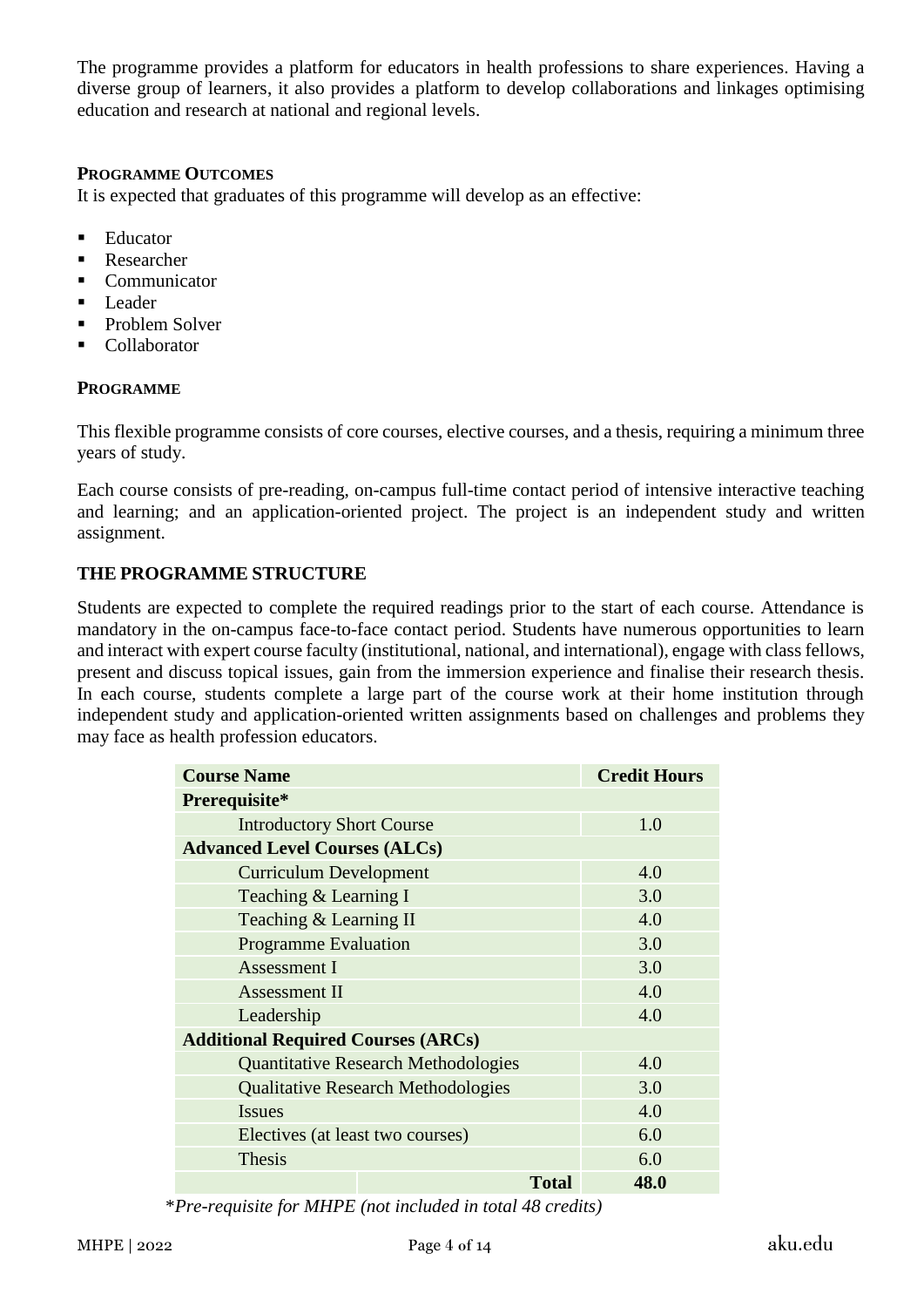#### **PREREQUISITE: INTRODUCTORY SHORT COURSE (ISC)**

This course in Health Professions Education introduces students to globally endorsed educational philosophies and to innovative teaching, learning and assessment strategies. The course is also offered as an introductory and orientation course for faculty members and residents involved in teaching and is a prerequisite to apply for the MHPE.

*The ISC-HPE course is offered three times year as a standalone course as well. Once attended, the validity of ISC-HPE is for three years.* 

#### **ADVANCED LEVEL COURSES**

The Advanced Level Courses (ALCs) aim to provide in-depth knowledge and skills in defined areas and ensure review of literature, analysis and problem-solving by each participant, based on current best evidence. The ALCs may be taken in any sequence, as long as a total duration of 02 to 04 years is not exceeded. All ALCs are standalone courses in themselves.

### **ADDITIONAL REQUIRED COURSES**

The Additional Required Courses (ARCs) deal with more advanced concepts in health professions education. The 'Additional Required Courses on Research in HPE (qualitative, quantitative)' focuses on research methodologies in HPE, development of a research proposal and a vision for research. The 'Additional Required Course on Issues in HPE' course focuses on institutional, national and global student, curriculum, faculty and governance issues in HPE, and evidence-based solutions to overcome them.

The ALC /ARC courses are valid for four years and may be used towards admission into the MHPE programme. For further details on available standalone courses, please contact the Programme Office or visit the website.

#### **ELECTIVES**

The aim of the electives is to help students build and/or gain expertise in area(s) of their own interest. Electives also provide an opportunity for students to interact with diverse faculty and students, either in Pakistan or abroad. For a course to be considered as an elective, it must be a graduate level course offered by a university accredited by the Higher Education Commission (HEC) of that country. Approval of the Elective course from the MHPE curriculum committee prior to registering for the course is mandatory. Successful completion of six credits of elective courses is required, However, all six credits cannot be obtained from a single course. Students are required to complete six credits of elective through two or more courses. Credits for electives are calculated in accordance with AKU policies.

#### **THESIS**

MHPE students are required to write a thesis based on research which may employ qualitative, quantitative or a combination of both techniques.

#### **GRADUATION REQUIREMENT OF MHPE PROGRAMME**

Students will be eligible for the MHPE degree upon successful completion of all course requirements, electives and the successful defence of a written thesis with a minimum CGPA of 2.50.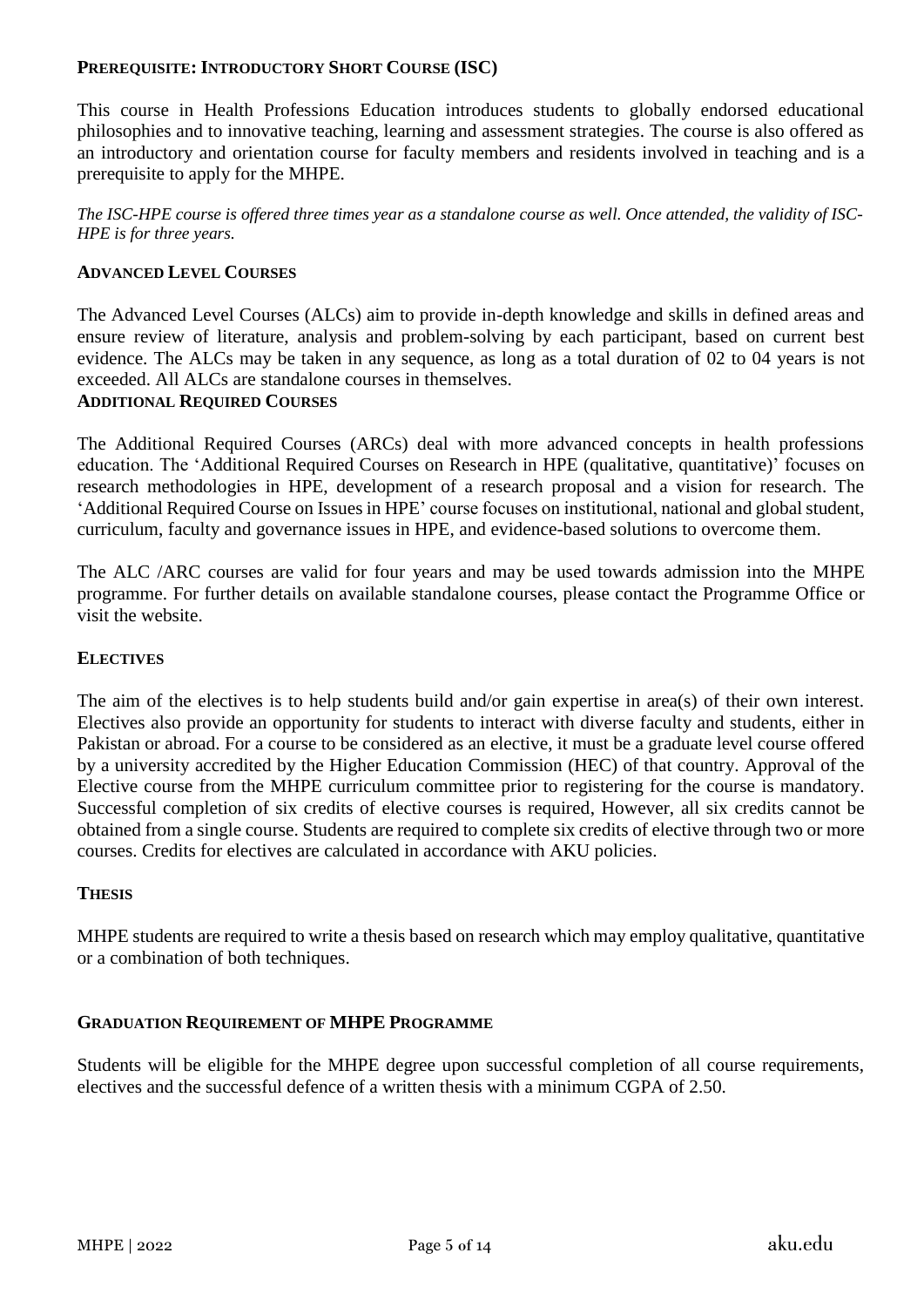# **ADMISSION TO THE MASTER OF HEALTH PROFESSIONS EDUCATION PROGRAMME**

Admission in the programme is based on merit and potential commitment to health professions education. Merit will be evaluated through scholastic achievements and performance of candidates in the AKU Admission Test. The commitment of the candidate will be assessed through multiple interviews with senior faculty at AKU who assess past experience and future plans.

Candidates currently working in the public or private sector from Pakistan and overseas may apply. A high academic score in any single discipline or any outstanding achievement alone may not be sufficient for selection.

At the time of admission and during the MHPE programme, candidate should be working/associated with an academic institution (public/private).

### **MHPE ENTRY OPTIONS**

Two routes of entry in the Master of Health Professions Education (MHPE) programme are available. Candidates opting for any option must apply online: [www.aku.edu/apply-online](http://www.aku.edu/apply-online)

- **Option 1:** Following the completion of one/two ALC(s) and/or ARC(s), candidates are eligible to apply to the MHPE programme provided they have achieved a minimum CGPA of 3.00.
- **Option 2:** Through the AKU graduate programme application process: (details are mentioned in the admission process summary)

# **ELIGIBILITY CRITERIA**

- The MHPE programme is open to health professionals holding a minimum of four-year undergraduate degree in a relevant discipline. For international candidates, this should be an MD degree with or without specialty or residency and board certification (or equivalent).
- At least two years of certified teaching experience is required. *(Residency/postgraduate training will be considered equivalent to teaching experience)*

Please Note: The candidate must be attached with an academic institution with a teaching responsibility at the time of submission of application.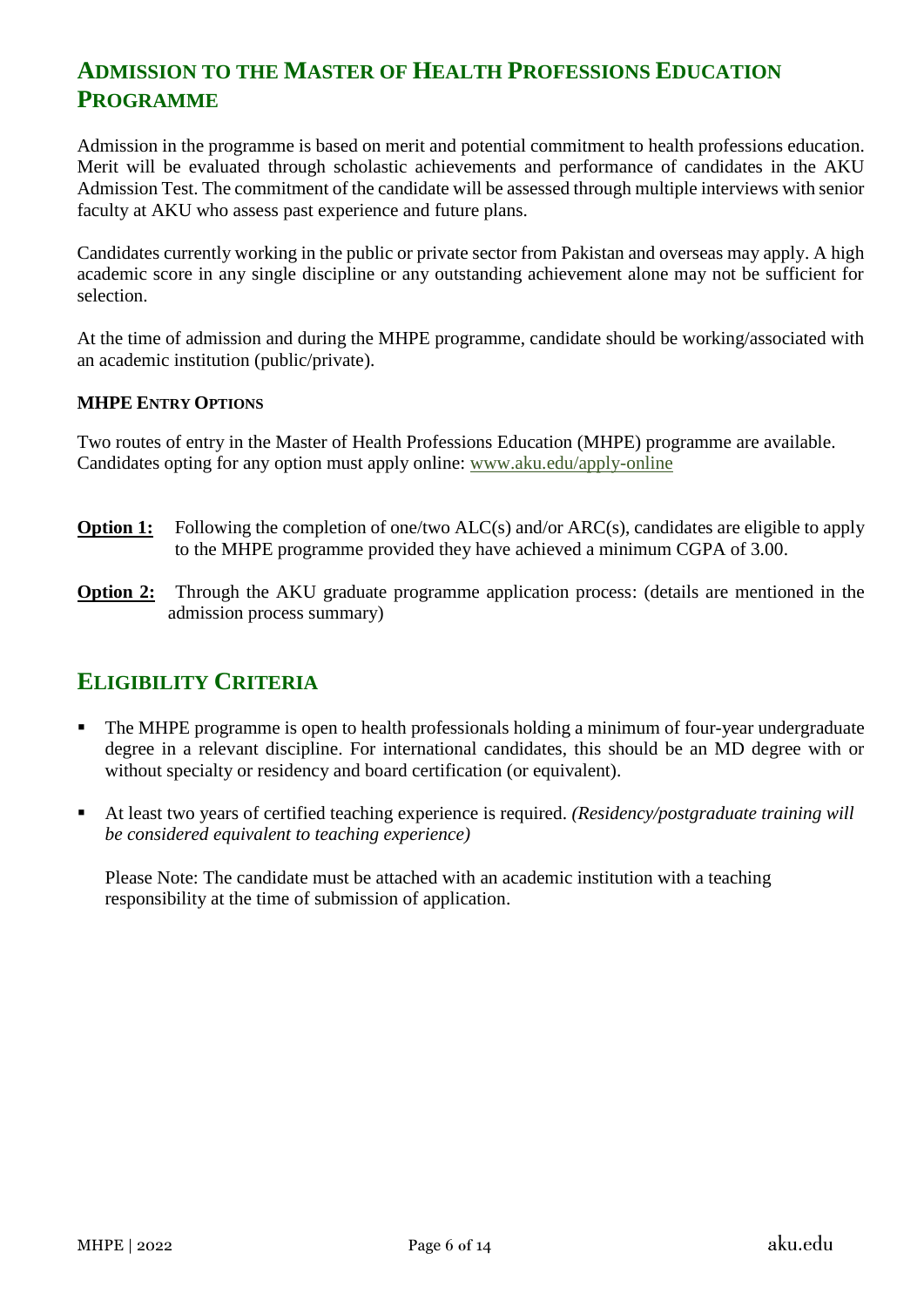### **ADMISSION PROCESS SUMMARY**

Candidates are evaluated in stages:

| <b>Stage I</b>   | Online submission of application.<br>candidates are invited to write the AKU Admission Test.                                                                                                                                                                           |
|------------------|------------------------------------------------------------------------------------------------------------------------------------------------------------------------------------------------------------------------------------------------------------------------|
| <b>Stage II</b>  | Candidates who are shortlisted based on the Admission Test will be required to:<br>• submit relevant academic documents, work experience certificate/ letter and<br>reference letters<br>attend interviews with senior faculty members of the University.<br>$\bullet$ |
| <b>Stage III</b> | Final selection is based on an overall assessment of each candidate's dossier which is<br>formally approved by the University's Admission Review Committee.                                                                                                            |

### **ADMISSION TEST**

The Admission Test comprises three components: English Language, Quantitative Reasoning and a Subject Specific Exam.

- The English Language component evaluates a candidate's competency in the English language.
- The Quantitative Reasoning component is designed to assess problem solving and logical thinking ability.
- The Subject Specific Exam will assess basic knowledge related to the speciality.

Sample test paper for the Test is available on: [www.aku.edu/admissions/hpe](http://www.aku.edu/admissions/hpe)

*The University does not provide any special preparation for the Admission Test nor does it authorise any publication or preparatory classes for this purpose.*

### **SHORT-LISTING AND INTERVIEWS**

Candidates will be shortlisted on the basis of the Admission Test. Interviews will be conducted for shortlisted candidates only. There will be multiple independent interviews with faculty members of the University. The purpose of the interview is to assess a variety of attributes, including motivation, maturity, communication skills, awareness of issues in health professions education and evidence of interest, and commitment to the programme.

Interviews are conducted in Pakistan. For all candidates who reside overseas, interviews are conducted over Skype / Zoom.

# **VALIDITY OF TEST SCORES**

The AKU Admission Test scores are valid for a period of two years from the date the test is written.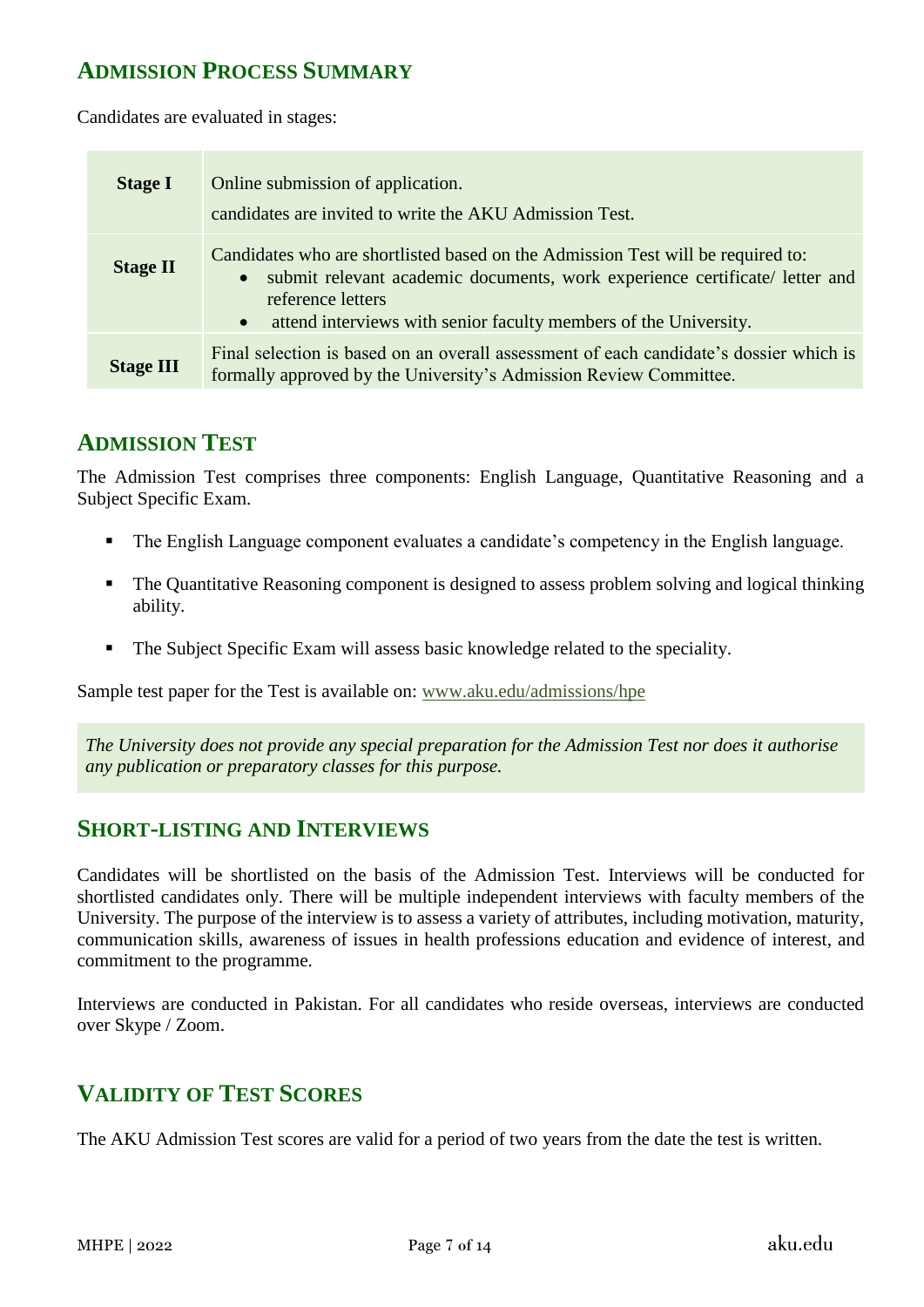### **APPLICATION FOR ADMISSION**

Applications for admission will be accepted between **May 9** and **June 29, 2022**. Candidates must apply online by logging on to [www.aku.edu/apply-online](http://www.aku.edu/apply-online)

### **Applications must be submitted via the online process. Applications will only be accepted if a candidate completes following:**

- 1. Upload the application fee on the online form.
- 2. Submit the application form online. *(Candidate will receive a copy of the application form on their email as a confirmation if the application is submitted successfully)*

Incomplete applications or submission of applications after the deadline is not accepted.

### **NOTE FOR ALL CANDIDATES**

Candidates are requested to ensure they meet application eligibility requirements before applying. These are listed in the programme brochure. Moreover, candidates applying online are responsible to complete the application and other requirements according to the published instructions and time schedule.

Aga Khan University reserves the right to admission; to revoke admission and registration if an application is discovered to be inaccurate or incomplete, or if supporting documents are discovered to be fraudulent. Any candidate who presents a fraudulent document in support of an application for admission may be identified to other universities and colleges.

### **ADMIT CARD**

The admit card to allow you to write the test will be received by candidates who apply online on their portal and/or through an email.

In cases where the admit card is not received 12 days before the date of the test; candidates must email the Admission Office at [postgrad.query@aku.edu](mailto:postgrad.query@aku.edu) for the required information and application details.

If a candidate would like to write the test at a different test centre from the one originally noted in the application form, candidate must inform the admission office via email at least 72 hours before the test so that information can be sent to the Test Centre. Walk in candidates are not encouraged.

**Please Note:** The University does not take responsibility to conduct the test for candidates who walk into a Test Centre without information.

### **Please note:**

To be allowed into the Test Centre to write the Test, candidates must bring:

- A hard copy of the admit card issued by AKU **AND**
- A valid current photo ID card/original CNIC/college ID card/enrolment card for identification.
- A Covid vaccination card/ evidence.

Without these documents, AKU reserves the right not to allow you to write the Test.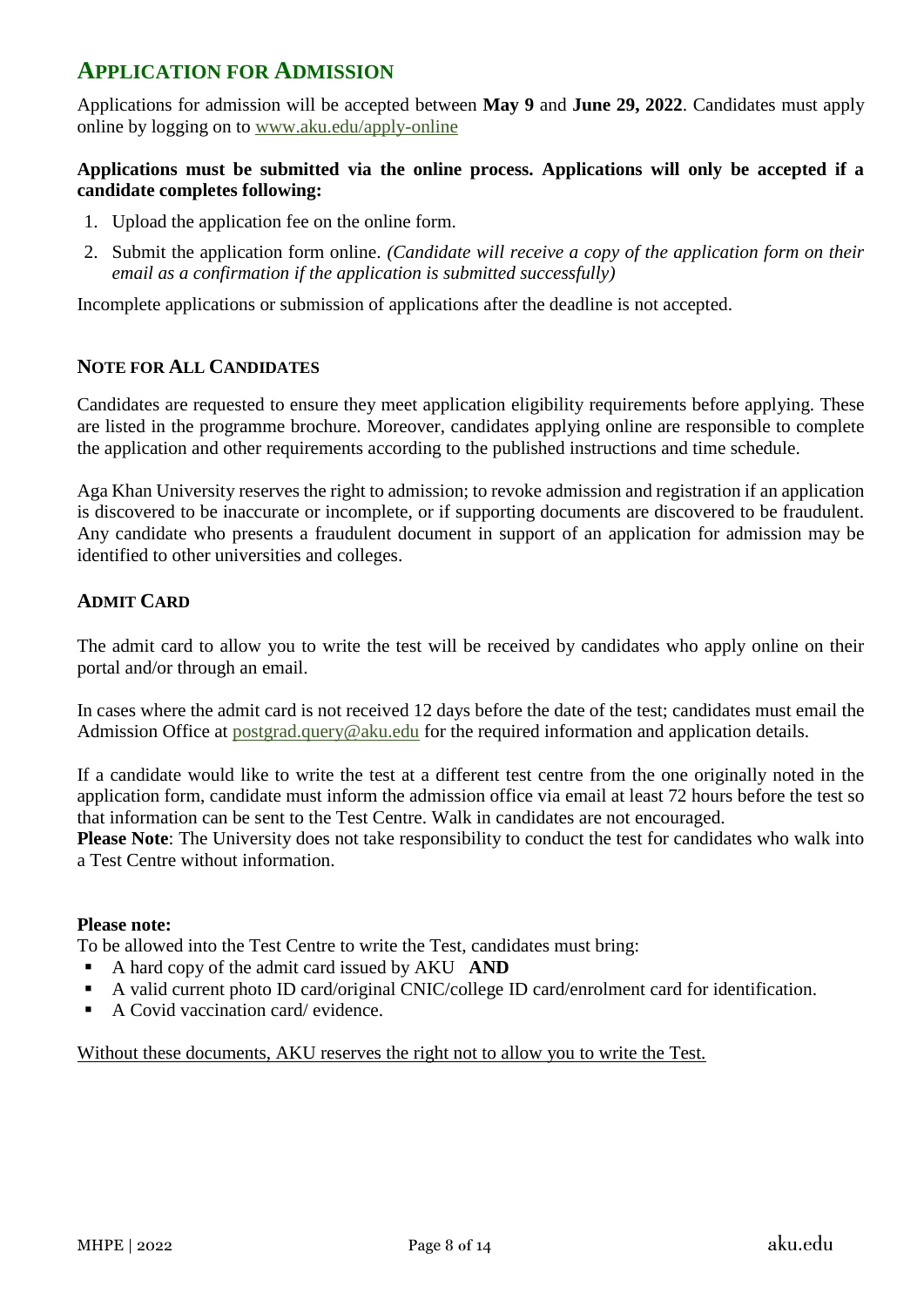### **APPLY ONLINE**

Follow the steps below to apply for an academic programme online: Follow the steps below to apply for an academic programme online:

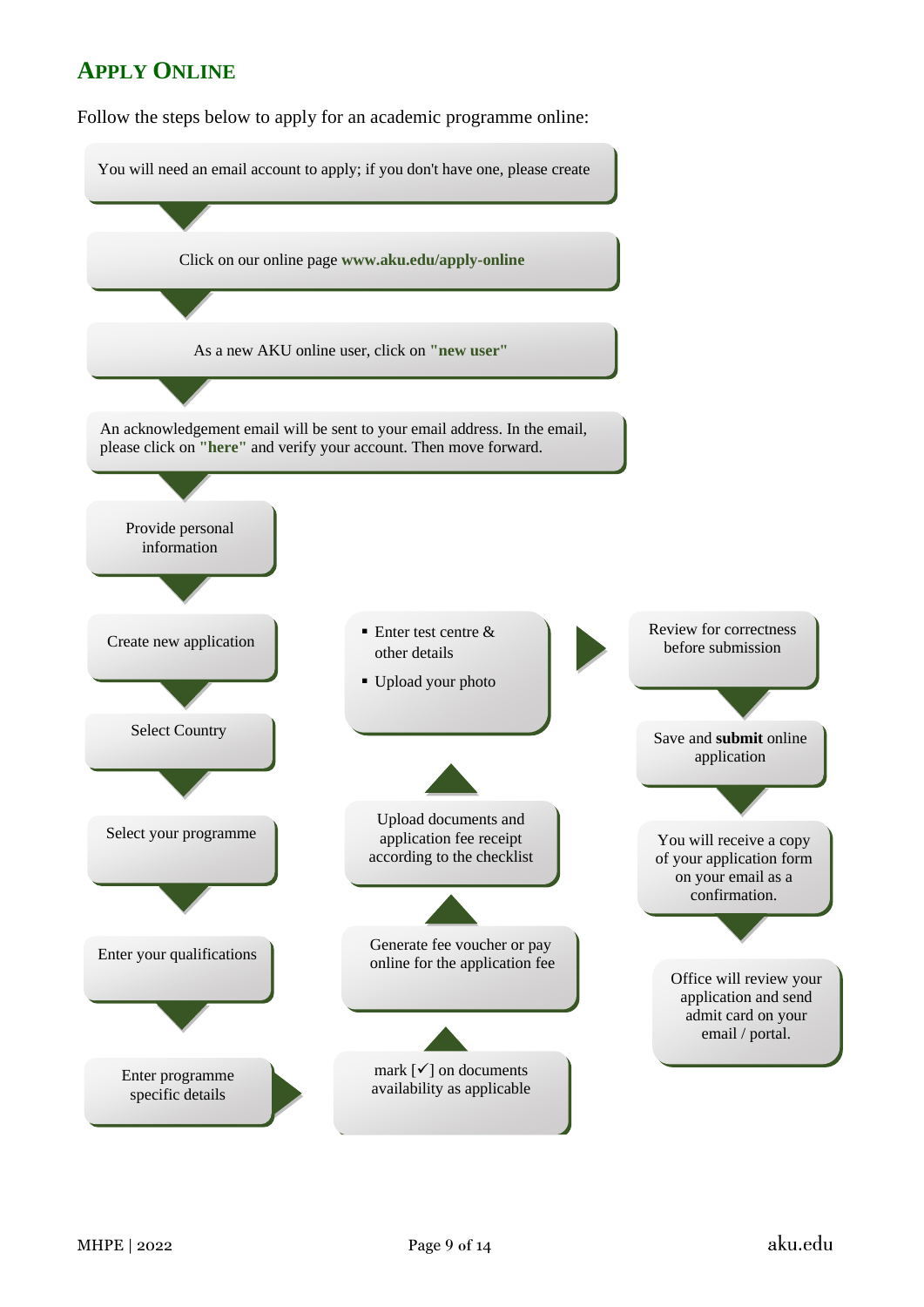### **PLEASE UPLOAD THE FOLLOWING DOCUMENTS WHEN APPLYING ONLINE**

Note: The photograph should be in JPEG format with 2 MB size and all other documents should be in PDF format with 5 MB file each.

- 1. Photograph *(see photograph specification section)*
- 2. CNIC / NICOP *(front & back copy)* or *relevant Passport pages (for foreign nationals)*
- 3. Detailed curriculum vitae *(see CV specification section)*
- 4. HEC attested undergraduate mark sheet/ degree (16 years) or evidence that you have applied for it (front & back copy pdf)
- 5. HEC equivalence or evidence that you have applied for it (if applying with Post RN BScN or foreign qualification)
- 6. Relevant Work Experience Letter / Certificate
- 7. Application Fee: **Applying from AKU residential countries\* is Rs. 6000/-**
	- **- Applying from AKU non-residential countries is US \$ 150/-**
		- **-** *(see mode of payment section for details)*

**The application fee is non-refundable.**  Candidates must ensure eligibility before applying.

\*Afghanistan, Burundi, Kenya, Pakistan, Rwanda, Tanzania and Uganda

### **DOCUMENTS REQUIRED UPON SHORTLISTING**

- 1. SSC / O Level / equivalent mark sheet or certificate
- 2. HSSC / A Level / equivalent mark sheet or certificate
- 3. Consolidated mark sheet of undergraduate qualification / equivalent to 16 years attested by Higher Education Commission (HEC), Pakistan
- 4. Degree of undergraduate qualification / equivalent to 16 years attested by (HEC)
- 5. HEC equivalence of 16 years for candidates applying with Post RN BScN or foreign degree
- 6. All relevant work experience certificates as entered on the form
- 7. Detailed curriculum vitae (CV) *(see CV specification section)*
- 8. Three reference letters / recommendation to be sent in sealed envelopes or emailed directly by your referee to [postgrad.query@aku.edu](mailto:postgrad.query@aku.edu) *(Referees should be individuals who are well-acquainted with your previous academic work and professional experience. The letters should be current or not more than one-year-old.)*
- 9. Transcript / enrolment information of all the courses undertaken or completed at AKU (if applicable)
- 10. Latest mark sheets / progress reports, if currently enrolled in any other institution (if applicable)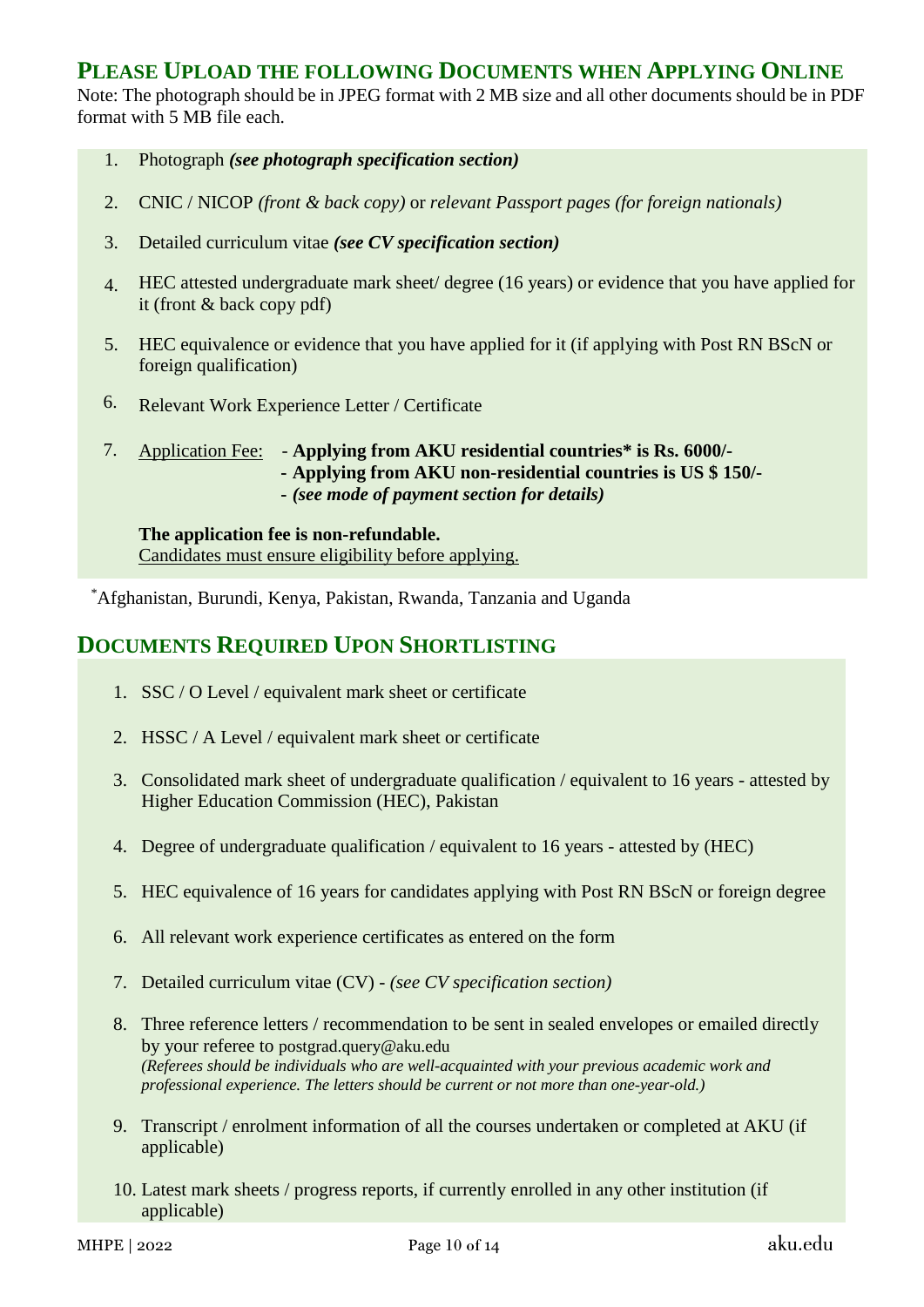## **MODE OF PAYMENT**

Candidates may pay the application fee through any of the following modes. *When the fee is paid, please upload the receipt on the online admission portal.*

### • **FEE VOUCHER (PAKISTANI CURRENCY ONLY)**

Please follow these steps to pay the application fee through fee voucher:

- 1. On the application home page, please click on "Application Fee Information"
- 2. For **payment options**, select "Fee Voucher"
- 3. Click "Yes" to generate the voucher *(make sure that your pop ups aren't blocked)*
- *4.* Take the printed voucher to any branch of Habib Bank Ltd (HBL) and pay the fee *(Please do not transfer online)*
- 5. Upload the paid voucher on "Upload Documents" Page by selecting fee payment
- **ONLINE PAYMENT THROUGH DEBIT/CREDIT CARD (PAKISTANI & US\$ CURRENCY)** Follow these steps to pay application fee online through a debit / credit card:
	- 1. On the application home page, please click on "Application Fee Information"
	- 2. For **payment options**, select "Online Payment" and click yes *(make sure that your pop ups aren't blocked)*
	- 3. Complete your payment details on online web portal:<https://payonline.aku.edu/>
	- 4. Upload the payment acknowledgement email or screenshot on "Upload Documents" Page by selecting fee payment.

*In case you are unable to receive the payment acknowledgement, please notify the Finance Office by emailing your query along with tracking Id, name, and programme name at [student.finance@aku.edu](mailto:student.finance@aku.edu)*

### **PHOTOGRAPH SPECIFICATION**

Your photograph is a vital part of your application. Please follow these instructions carefully.

- **•** Passport size coloured photograph with a plain background; taken within the last 1 week to reflect your current appearance.
- File size and format: 2 MB and JPEG format.
- The photo should show a clear front view; full face of the person.

**If your photograph does not reflect your current appearance, the University will not allow you to write the Admission Test.**

### **CURRICULUM VITAE (CV) SPECIFICATION**

#### **Your CV must include the following:**

- Oualifications with grades/percentage and passing year
- Work experiences with job responsibilities and duration along with current educational responsibilities
- Courses undertaken or completed at AKU (if applying with standalone courses)
- Other Continuing Professional Development (CPD) courses / educational courses
- List of publications (if any)
- Academic achievements
- Computer related skills
- Other additional information to support your application

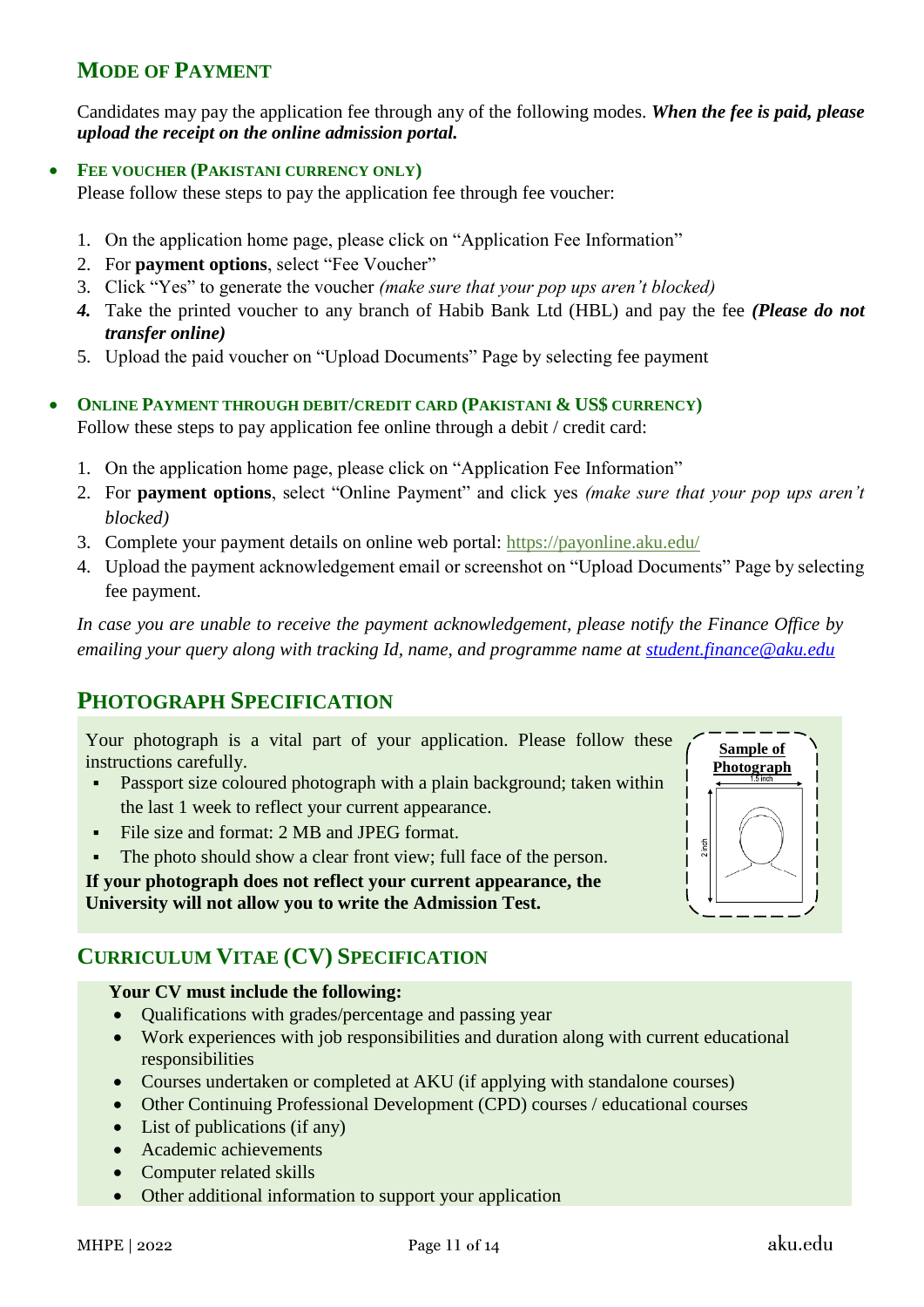# **FEES AND FUNDING**

Admissions to all the academic programmes at Aga Khan University are based on merit and are needs blind, i.e. without considering the financial background of the student.

The financial information including student's fee paying status and fee structure for the 2022-2023 session is available on: [www.aku.edu/admissions/fees-and-funding](http://www.aku.edu/admissions/fees-and-funding)

#### **STUDENTS ON SPONSORSHIP FROM EXTERNAL AGENCIES**

Students expecting to receive sponsorships or scholarships from external agencies to complete the programme are requested to submit the relevant documents and approval letter from external agency when accepting the offer of admission.

For more details, please contact Graduate Programmes Admission Office, Aga Khan University, Stadium Road, Karachi 74800, Pakistan, Phone: +92-21 3486 4410 / 4412.

### **CONTESTED DECISIONS**

In all matters pertaining to the selection of students, fees, grants, evaluation of scholastic performance, discipline and student affairs, the decision of the University shall be final. Appeals in matters of student selection will be considered within 15 days of the announcement of the new class only if the appeals cites circumstances suggesting that the University has violated provisions of its Charter or that there has been failure to comply with the admissions procedure as described in this document.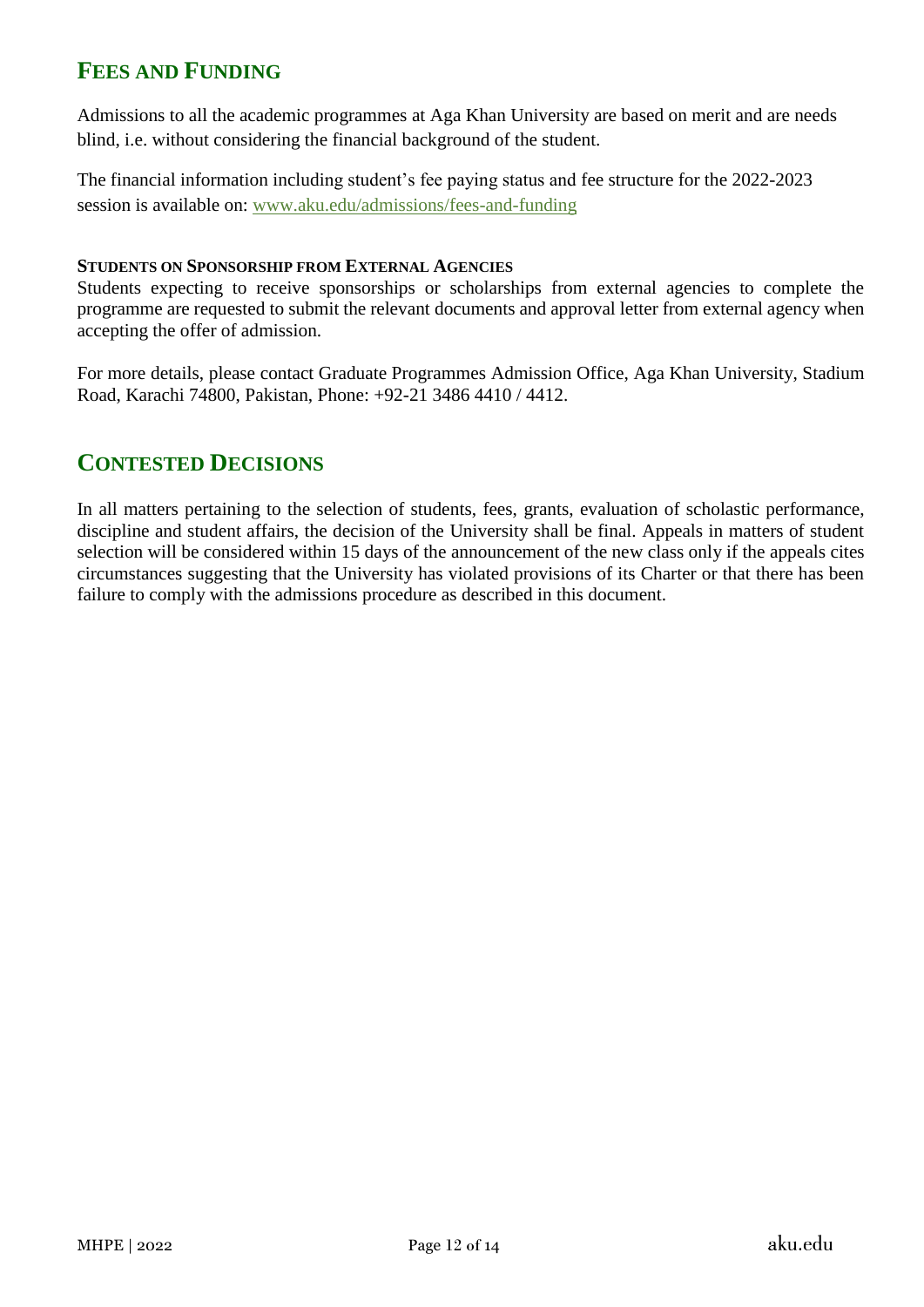# **KEY DATES FOR 2022-23 ADMISSIONS**

| May 9 – June 29, 2022 | <b>Admission Open:</b> Apply online via www.aku.edu/apply-online |                                                                                                                                                                                                                                          |  |
|-----------------------|------------------------------------------------------------------|------------------------------------------------------------------------------------------------------------------------------------------------------------------------------------------------------------------------------------------|--|
| July 23               | AKU Admission<br><b>Test-Pakistan</b>                            | <b>Test Centres</b><br>Chitral, Faisalabad, Gilgit, Hyderabad, Karachi,<br>Lahore, Multan, Peshawar, Quetta, Rawalpindi and<br>Sukkur                                                                                                    |  |
|                       | <b>AKU</b> Admission<br><b>Test - Overseas</b>                   | Chicago, Dar es Salam, Dubai, Edmonton,<br>Houston, Iran, Kabul, Kampala, Khorog, London,<br>Nairobi, Riyadh, Syria, Toronto<br>(Additional overseas centres will be confirmed if there are at least<br>10 candidates to write the test) |  |

*Please note: Timings and address for the venue will be stated on the admit card. In case of a change, candidates will be notified through email.* 

| <b>September 12</b> | Last date to submit:<br>• HEC attestation on 16 years of undergraduate transcript and<br>degree<br>$\blacksquare$ HEC equivalence* (if applicable) |  |  |  |
|---------------------|----------------------------------------------------------------------------------------------------------------------------------------------------|--|--|--|
| September / October | <b>Interviews</b>                                                                                                                                  |  |  |  |
| <b>January 2023</b> | <b>Commencement of Classes</b>                                                                                                                     |  |  |  |

*\*HEC equivalence applicability: In case of Post RN BScN and other foreign qualifications, equivalence letter from HEC must be submitted stating that the candidate has completed at least 16 years of education.*